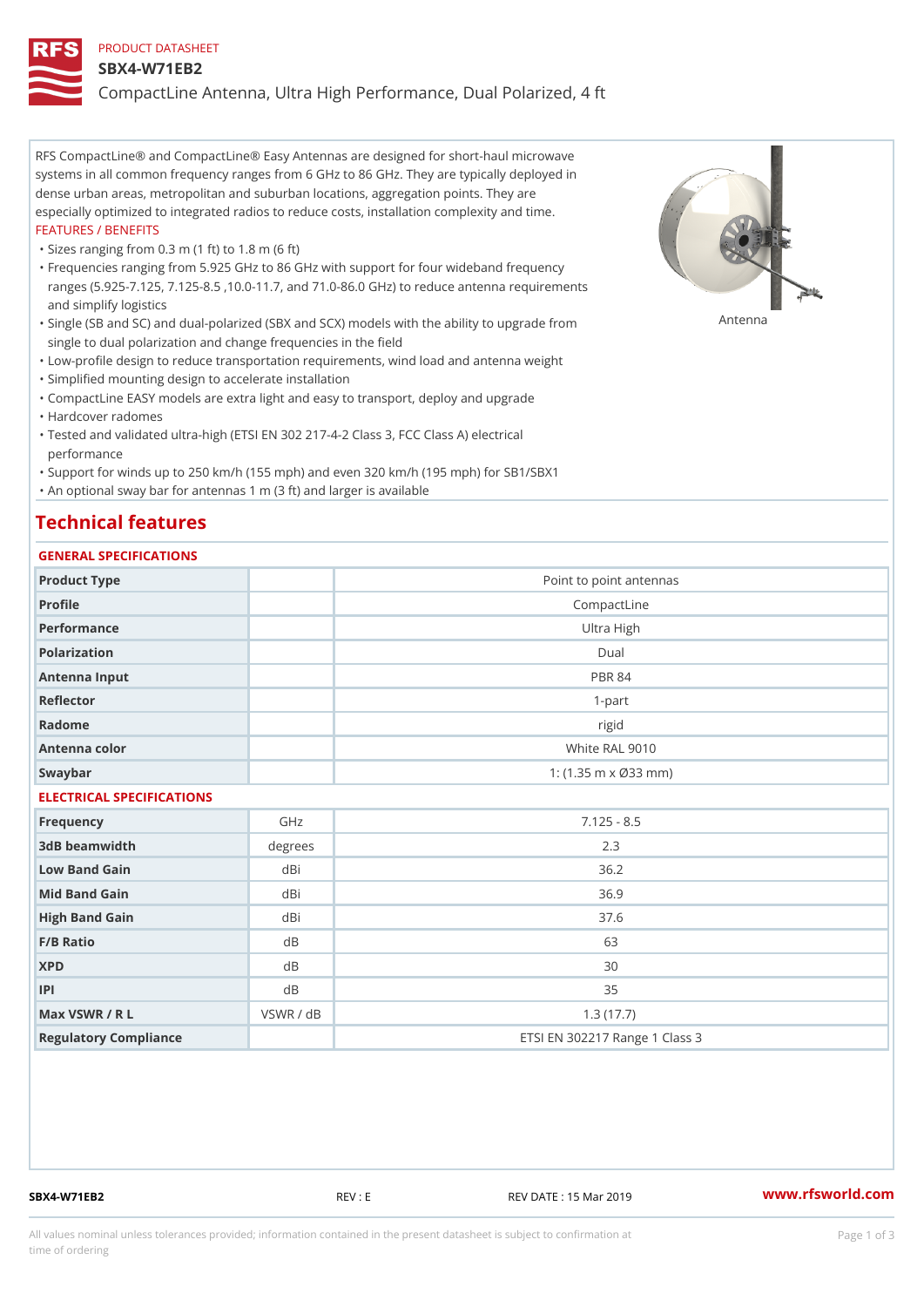## PRODUCT DATASHEET

### SBX4-W71EB2

CompactLine Antenna, Ultra High Performance, Dual Polarized, 4 ft

| MECHANICAL SPECIFICATIONS                                  |              |                                                   |  |
|------------------------------------------------------------|--------------|---------------------------------------------------|--|
| Diameter                                                   | ft $(m)$     | 4(1.2)                                            |  |
| Elevation Adjustment                                       | degrees      | ± 15                                              |  |
| Azimuth Adjustment                                         | degrees      | ± 15                                              |  |
| Polarization Adjustment                                    | degrees      | ± 5                                               |  |
| Mounting Pipe Diameter<br>minimum                          | $mm$ (in)    | 114(4.5)                                          |  |
| Mounting Pipe Diameter<br>maximum                          | $mm$ (in)    | 114(4.5)                                          |  |
| Approximate Weight                                         | kg (lb)      | 30(66)                                            |  |
| Survival Windspeed                                         | $km/h$ (mph) | 252 (155)                                         |  |
| Operational Windspeed                                      | $km/h$ (mph) | 252 (155)                                         |  |
| <b>STRUCTURE</b>                                           |              |                                                   |  |
| Radome Material                                            |              | rigid                                             |  |
| FURTHER ACCESSORIES                                        |              |                                                   |  |
| optional Swaybar                                           |              | 1: $(1.35 m \times 033 m)$                        |  |
| Further Accessories                                        |              | SMA-SKO-UNIVERSAL : Universal sway bar fixation l |  |
| MOUNTOUTLINE                                               |              |                                                   |  |
| m m<br>$Dimension_A$<br>(i n)                              |              | 1262(49.7)                                        |  |
| m m<br>$Dimension_B$<br>(i n)                              |              | 608 (23.9)                                        |  |
| m m<br>$Dimension_C$<br>(in)                               |              | 270 (10.6)                                        |  |
| $Dim_D -$<br>m m<br>$114$ m m $(4.5$ _ ir $)$ $R$ ii p $e$ |              | 358 (14.1)                                        |  |
| m m<br>$Dimension$ = E<br>(in)                             |              | 59(2.3)                                           |  |
| m m<br>$Dimension_F$<br>(in)                               |              | 230(9.1)                                          |  |
| m m<br>$Dimension_G$<br>(in)                               |              | 186(7.3)                                          |  |

SBX4-W71EB2 REV : E REV : REV DATE : 15 Mar 2019 WWW.rfsworld.com

All values nominal unless tolerances provided; information contained in the present datasheet is subject to Pcapgelio an atio time of ordering